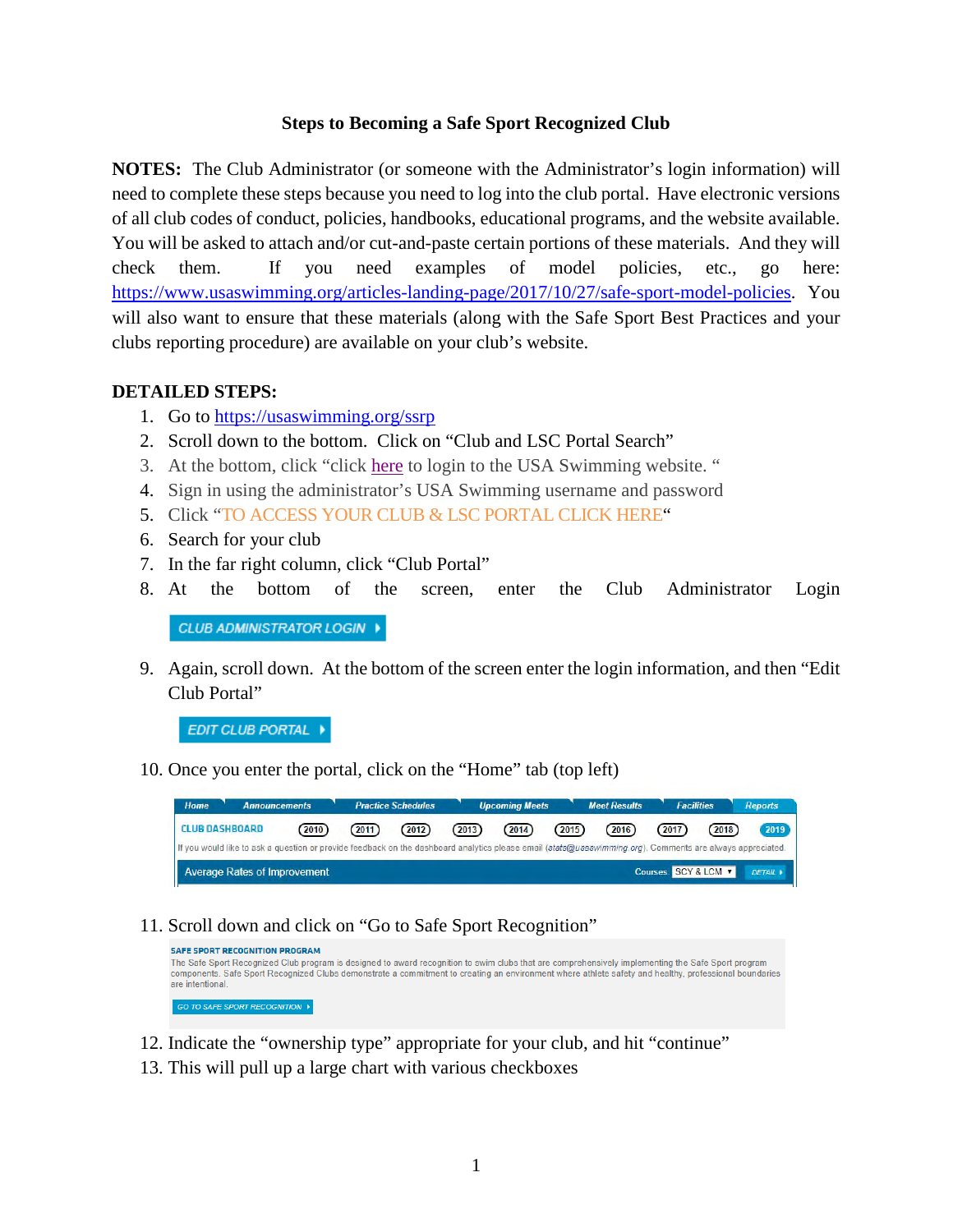- 14. Each checkbox is worth a certain value of points. Certain items (left column) are required; while others (right column) are "additional." Your club will need to complete all of the required items, and at least some of the "addition" items in order to get enough points (44.10) to qualify for recognition.
- 15. Begin clicking on the checkboxes and entering/attaching/pasting the information requested.
- 16. The biggest hurdle you will likely find is satisfying the "Online Safe Sport Education for Parents / Athletes" requirements. You must have at least 10% of your parents/athletes complete this step to earn the minimum required point. This step is like herding cats, because in order to gain credit, the person taking the course must be logged into the USA Swimming Learn Portal. Detailed instructions to enter the learn portal and access the Safe Sport Education courses are provided below. Alternatively, you can give a presentation where you play the courses for large groups of athletes/parents. Keep a list of people that attended the meeting, and submit that list of names to USA Swimming's Education and Curriculum Manager, Maggie Vail at [mvail@usaswimming.org](mailto:mvail@usaswimming.org) (Please be sure the identified people actually participated).
- 17. Once you have entered the requisite information and receive sufficient points (more than 44.1), click "Request Level Certification."



- 18. USA Swimming may respond with requests to address certain issues. Otherwise, you should receive confirmation within a few days that you have earned recognition!
- 19. Congratulations!



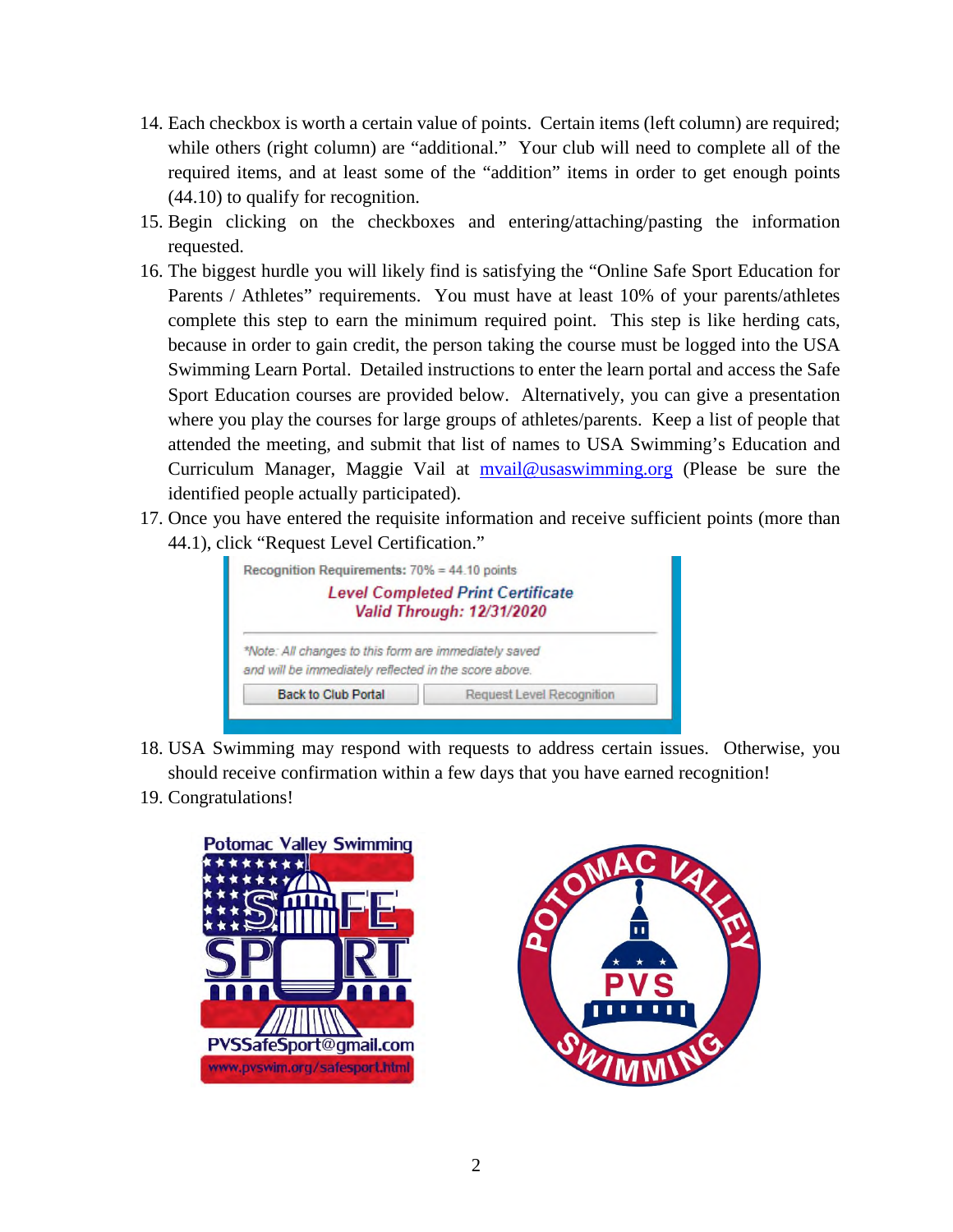## **Instructions to Complete Safe Sport Education Training**

Dear Athletes AND Parents,

Please take the Safe Sport training course. Athletes must take "Safe Sport for Athletes" and parents must take "Parent's Guide to Misconduct in Sport." The whole process literally takes 10-15 minutes, and it is free. This really is important, and the team requires it in order to become Safe Sport Recognized. Please help us get there.

Go to [https://learn.usaswimming.org](https://learn.usaswimming.org/)

This screen should pop up



Click on either "LOGIN" or "REGISTER"

You will come to this page:



If you are a USA Swimming member (athlete or official), click on "START" If you are a non-member (parent), click on "CREATE ACCOUNT" Follow the steps according to whether you are a member or nonmember: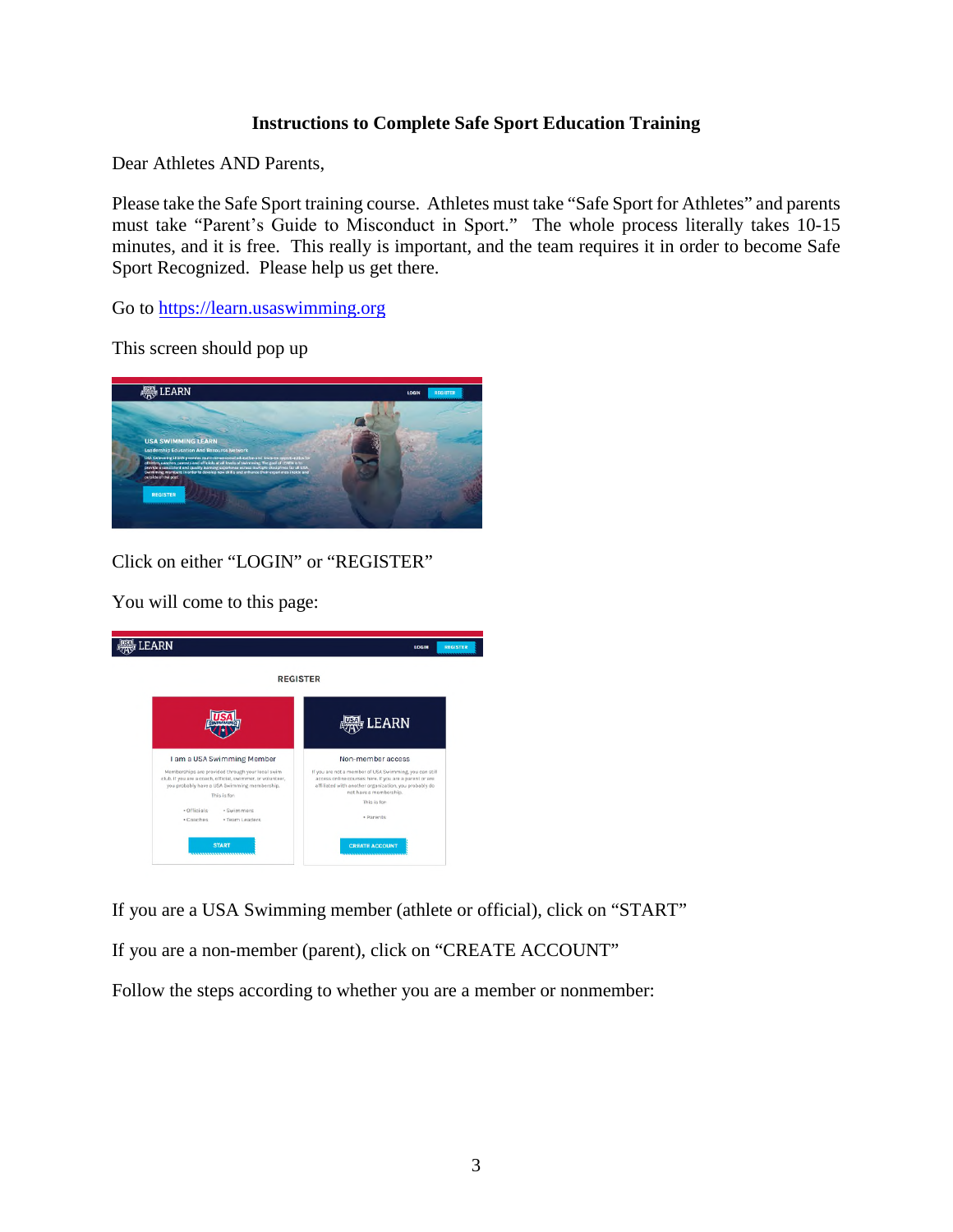| <b>Members</b>                                                                                                                                                                                                                                                                                                                                                                                                                                                                                                                                                                                                                                                                            | <b>Nonmembers</b>                                                                                                                        |
|-------------------------------------------------------------------------------------------------------------------------------------------------------------------------------------------------------------------------------------------------------------------------------------------------------------------------------------------------------------------------------------------------------------------------------------------------------------------------------------------------------------------------------------------------------------------------------------------------------------------------------------------------------------------------------------------|------------------------------------------------------------------------------------------------------------------------------------------|
| This screen will pop up                                                                                                                                                                                                                                                                                                                                                                                                                                                                                                                                                                                                                                                                   | This screen will pop up                                                                                                                  |
| NEET THE TEAM<br>SAIL SHORT                                                                                                                                                                                                                                                                                                                                                                                                                                                                                                                                                                                                                                                               | <b>LEARN</b><br>LOCIN                                                                                                                    |
| WELCOME TO USA SWIMMING LEARN                                                                                                                                                                                                                                                                                                                                                                                                                                                                                                                                                                                                                                                             | <b>REGISTER</b>                                                                                                                          |
| NEW PLATFORM, NEW COURSES<br>USA Swimming LEARN is the new online aducation hub for all members of USA Swimming! LEARN stend for Leadership Educ<br>Recovera Network<br>USA Swimming LEATN prevides must committed educational and resource spportunities for ashlates, exactes, parents, and officials at<br>all levels of swimming. The goal of LEARN is to provide a covariated and quality learning experience across invitige electrolive for all USA<br>Swimming members in order to develop new Mills and enhance their experience inside and not of the port-<br>Sale Sport in the first program to toot Hx content on ULANK, however other programs will soon have courses avail | <b>First Name</b><br><b>Last Name</b>                                                                                                    |
| LEARN ANYWHERE, ANYTIME ON ANY DEVICE<br>"Nor fillin is valuable. USA the immune LEARN's colline course platform features a mobile<br>responsive design to allow you to access high-quality education shorter you're at home, on the<br>road, or at the post.                                                                                                                                                                                                                                                                                                                                                                                                                             | <b>Birthdate</b><br>MM/DD/YYYY<br>Email<br>Password                                                                                      |
| Scroll down and enter your first name, last<br>name, and date of birth, then click "search"                                                                                                                                                                                                                                                                                                                                                                                                                                                                                                                                                                                               | ø<br><b>LSC</b><br>Select LSC<br>Club Name<br>Select Club                                                                                |
| Your name and club code will appear below<br>the search button. Click "Continue"                                                                                                                                                                                                                                                                                                                                                                                                                                                                                                                                                                                                          | <b>REGISTER</b>                                                                                                                          |
| That will bring you to the ATHLETE<br>PROTECTION TRAINING portal.<br>Click<br>"START"                                                                                                                                                                                                                                                                                                                                                                                                                                                                                                                                                                                                     | Enter your information. Click "REGISTER"<br>The site will welcome you and tell you that you<br>have not started any<br>Click<br>courses. |
| You may be asked to update your profile (enter<br>your email, LSC and club name.                                                                                                                                                                                                                                                                                                                                                                                                                                                                                                                                                                                                          | "COURSES"                                                                                                                                |
| You will be told your profile has been updated<br>and you may move to other pages. Look at the<br>bar at the top of the screen:                                                                                                                                                                                                                                                                                                                                                                                                                                                                                                                                                           |                                                                                                                                          |
| <del>熙</del> LEARN<br>COURSES ANNE O'SHAUGHNESSY<br><b>DASHROARD</b>                                                                                                                                                                                                                                                                                                                                                                                                                                                                                                                                                                                                                      |                                                                                                                                          |
| Select "COURSES"                                                                                                                                                                                                                                                                                                                                                                                                                                                                                                                                                                                                                                                                          |                                                                                                                                          |

You will see a number of courses available (below).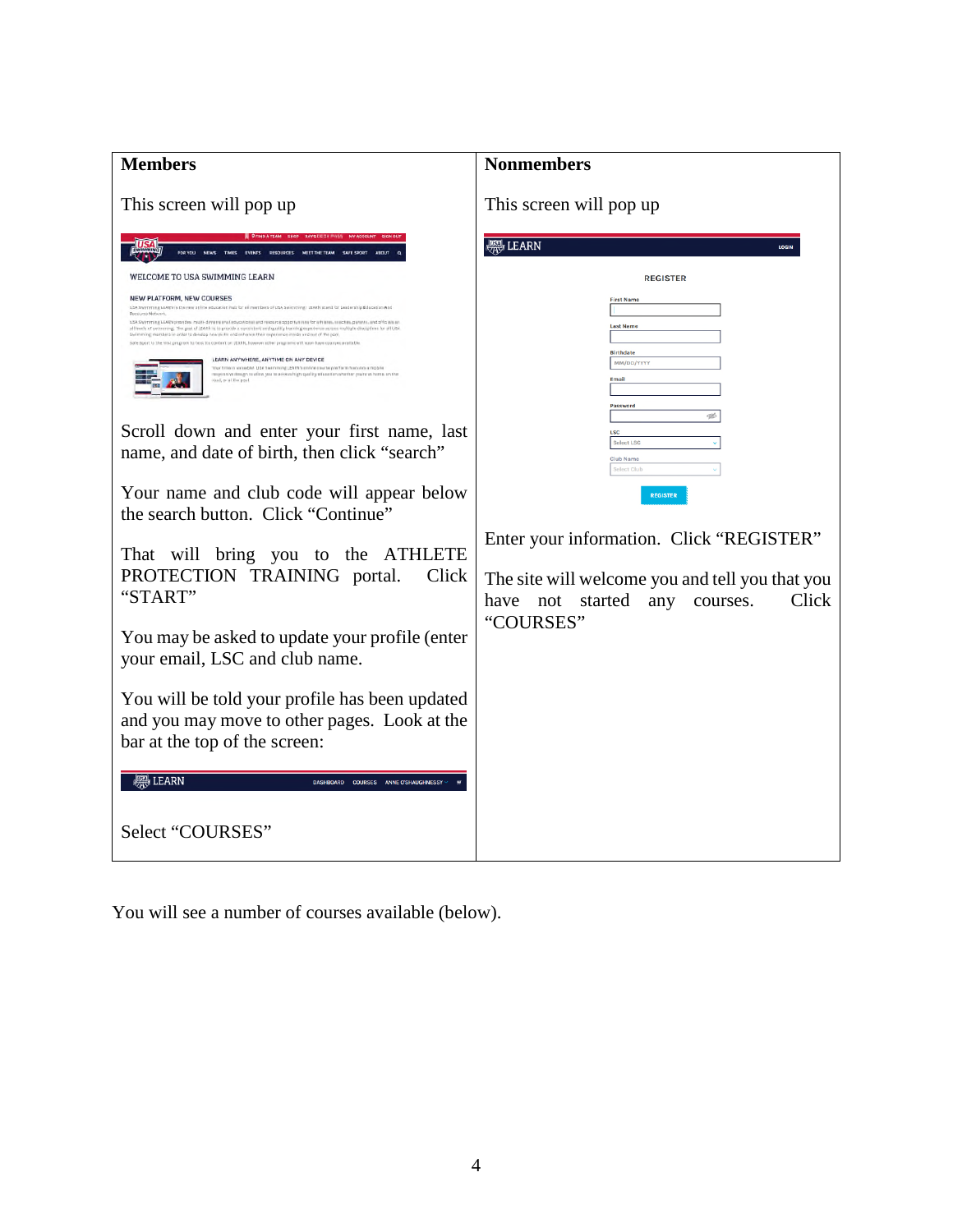| <b>DEARN</b>                                      |                                      | <b>DASHBOARD</b> | <b>COURSES</b>                                 | ANNE O'SHAUGHNESSY - |                    | w |
|---------------------------------------------------|--------------------------------------|------------------|------------------------------------------------|----------------------|--------------------|---|
| $~\vee$ Type                                      | <b>ATHLETE PROTECTION TRAINING</b>   |                  |                                                |                      |                    |   |
| Certifications (1)                                |                                      |                  |                                                |                      |                    |   |
| Bundles (Q)                                       |                                      |                  |                                                |                      |                    |   |
| <b>Courses ISI</b>                                | 3 Courses<br><b>LEARN MORE</b>       |                  |                                                |                      |                    |   |
| $~\vee$ For                                       |                                      |                  |                                                |                      |                    |   |
| Counh (4)                                         |                                      | SO pts           |                                                |                      |                    |   |
| Parent (2)                                        | \$0.00                               |                  |                                                |                      | \$0.00             |   |
| Difficial IAI                                     | Safe Sport for Swim                  |                  | Safe Sport: Ready, Set,                        |                      |                    |   |
| <b>Sperts Mad</b><br>Practitionar (0)             | <b>Parents</b><br><b>ADD TO CART</b> | Go               |                                                |                      | <b>ADD TO CART</b> |   |
| <b>Atliene DI</b>                                 |                                      |                  |                                                |                      |                    |   |
| $-$ Topic                                         | 2500                                 | 25 pts           |                                                |                      |                    |   |
| Anew category (0)                                 |                                      |                  | <b>What Would You Do?</b>                      |                      |                    |   |
| Build and Program an<br><b>Aquatic Center (0)</b> | \$0.00<br><b>Preventing Bullying</b> |                  | <b>Scenarios for</b><br>maintaining a positive |                      | \$0.00             |   |
| Build a Paul (0)                                  | <b>ADD TO CART</b>                   | culture          |                                                |                      | <b>ADD TO CART</b> |   |
| Description of go line<br>course (d)              |                                      |                  |                                                |                      |                    |   |
| Fasilities<br>Programming (0)                     |                                      |                  |                                                |                      |                    |   |
| SalsSport (8)                                     | \$0.00                               |                  |                                                |                      |                    |   |
| Sale Sport Optional<br>END                        | <b>Safe Sport for Athletes</b>       |                  |                                                |                      |                    |   |

If you are an **athlete**, under "**Safe Sport for Athletes**" click "ADD TO CART"

If you are a **parent**, under "**Parent's Guide to Misconduct in Sport**" click "ADD

TO CART" It will display a checkmark, and say "IN CART"

Click on the shopping cart at the top righthand of the screen and "CHECKOUT".

| <b>AND LEARN</b>            |                                                            | <b>DASHBOARD</b> | <b>COURSES</b> | ANNE O'SHAUGHNESSY ~    | ÷,               |
|-----------------------------|------------------------------------------------------------|------------------|----------------|-------------------------|------------------|
| Hi, Anne                    |                                                            | Search           |                | Safe Sport for Athletes | \$0              |
|                             |                                                            |                  |                |                         | <b>TOTAL \$0</b> |
|                             |                                                            |                  |                | <b>VIEW CART</b>        |                  |
| Ciner Filter<br>$\vee$ Type | <b>CERTIFICATION</b><br><b>ATHLETE PROTECTION TRAINING</b> |                  |                | <b>CHECKOUT</b>         |                  |
| Certifications (1)          |                                                            |                  |                |                         |                  |

You will be required to enter your name and address, but NOT billing information. There is no charge.

| <b>WWW</b> WY CART'S CONTRAT | <b>RELING ADDRESS</b>              | 祘<br><b>VATISEAT METHOD</b> | 眉<br><b>CONFIDENT CARDS</b> |
|------------------------------|------------------------------------|-----------------------------|-----------------------------|
| First name                   | City                               |                             | Company name                |
| Last name                    | Country<br><b>United States</b>    | $\checkmark$                | Phone                       |
| <b>Street Address</b>        | <b>State / Province</b><br>Atabama | $\checkmark$                | Email                       |
| <b>Street Address 2</b>      | <b>ZIP / Postal code</b>           |                             |                             |

Click "Next Step"

On the next screen, click "Place Order"

Now go to "DASHBOARD" and "START" your course.

Click "Next" to proceed from segment to segment. The course takes about 10 minutes.